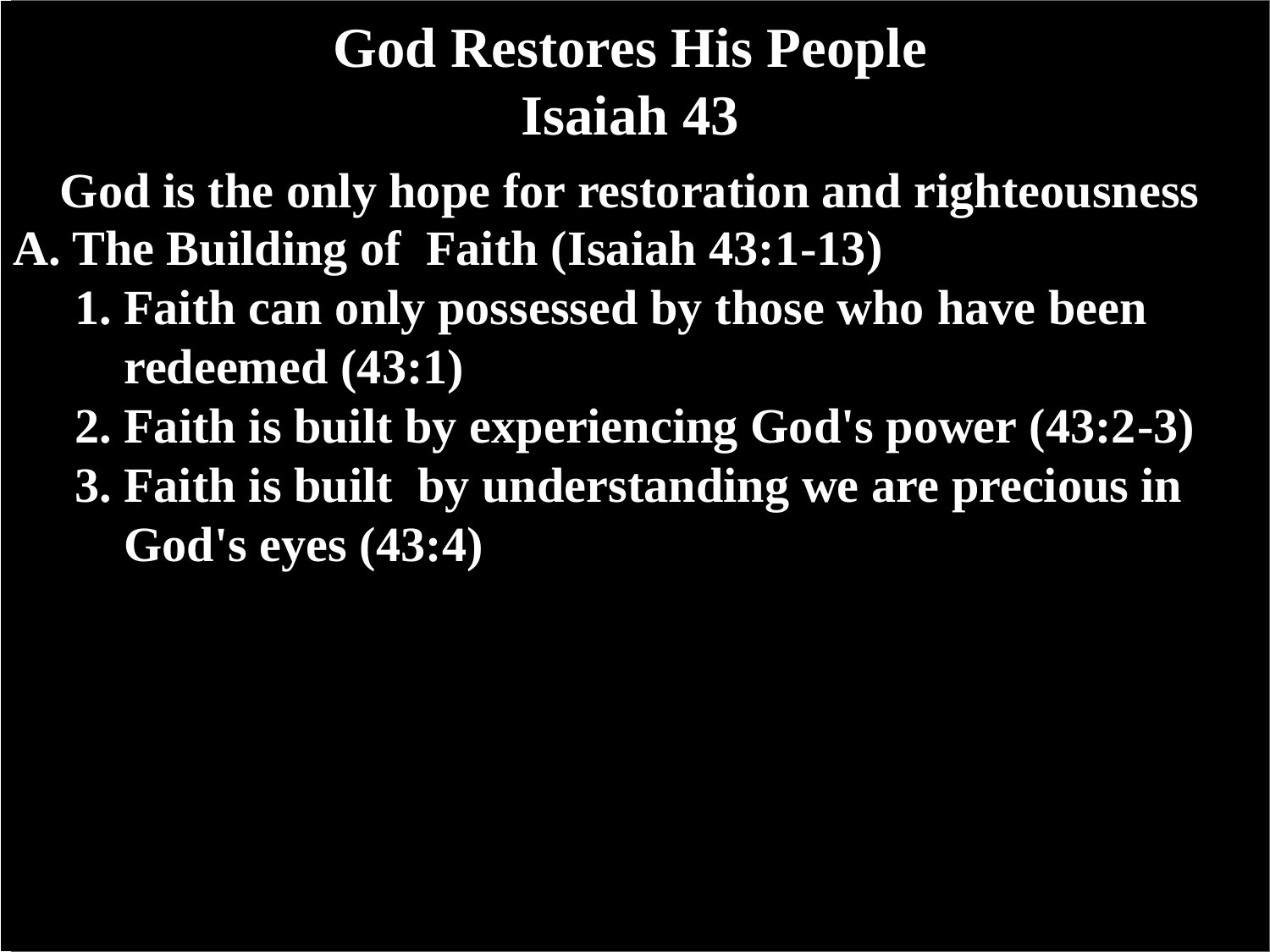**A. The Building of Faith (Isaiah 43:1-13) - continued God is the only hope for restoration and righteousness**

- **4. Faith is trusting in future restoration (43:5-7)**
- **5. Faith is no longer being blind and deaf to God (43:8-13)**
	- **a. Realizing that only God is possessor of truth (vv 8-9)**
	- **b. Realizing that only God is God (v 10)**
	- **c. Realizing that only God provides a savior (vv 11-12)**
	- **d. Realizing that only God can deliver (v 13a) e. Realizing that only God can stop God (13b)**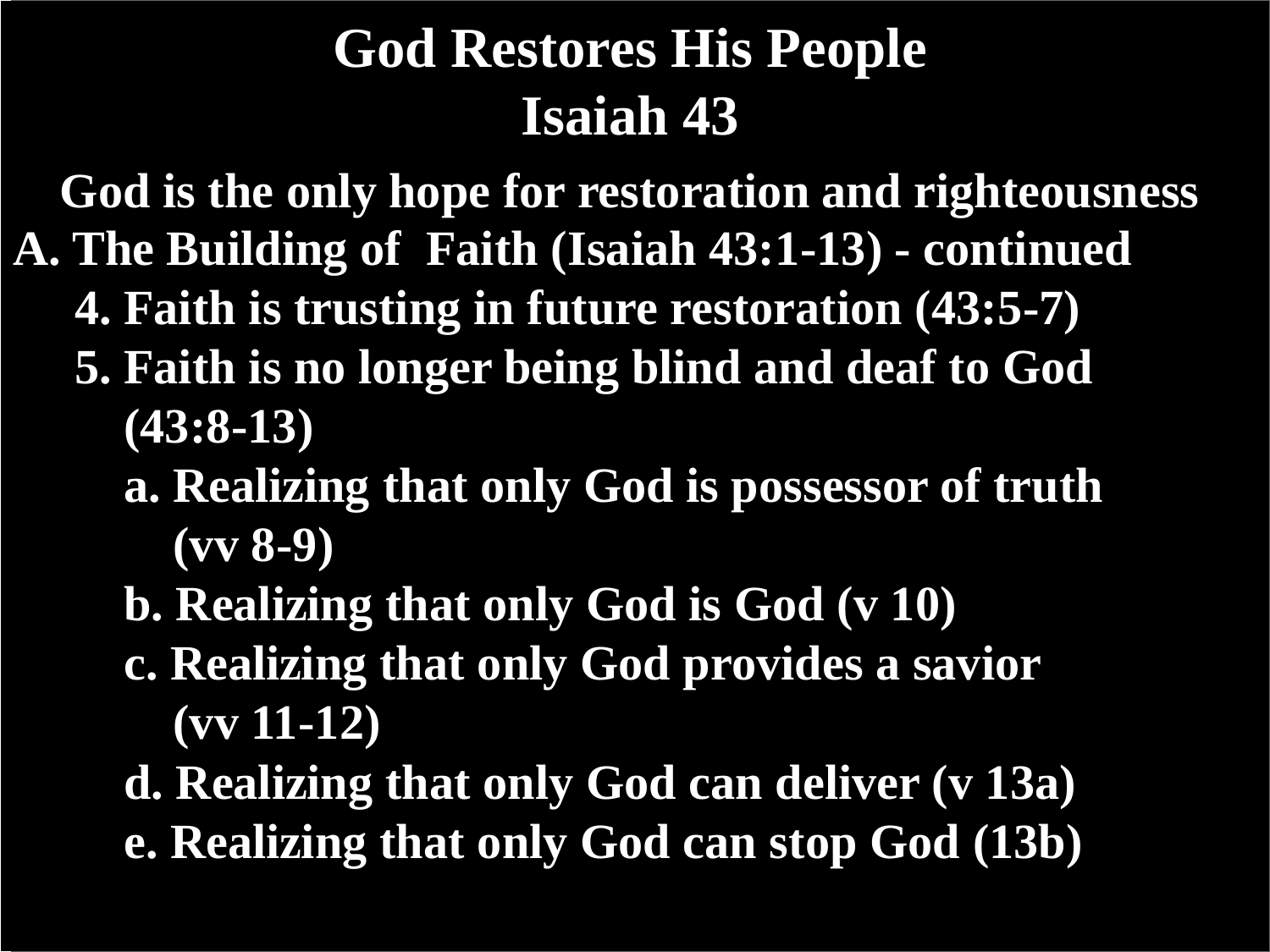**B. The Blessings of Faith Promised (Isaiah 43:14-21) God is the only hope for restoration and righteousness**

- **1. Future deliverance (43:14-17)**
- **2. A new way (43:18-19)**
- **3. God's provision (43:20)**
- **4. God's power (43:21)**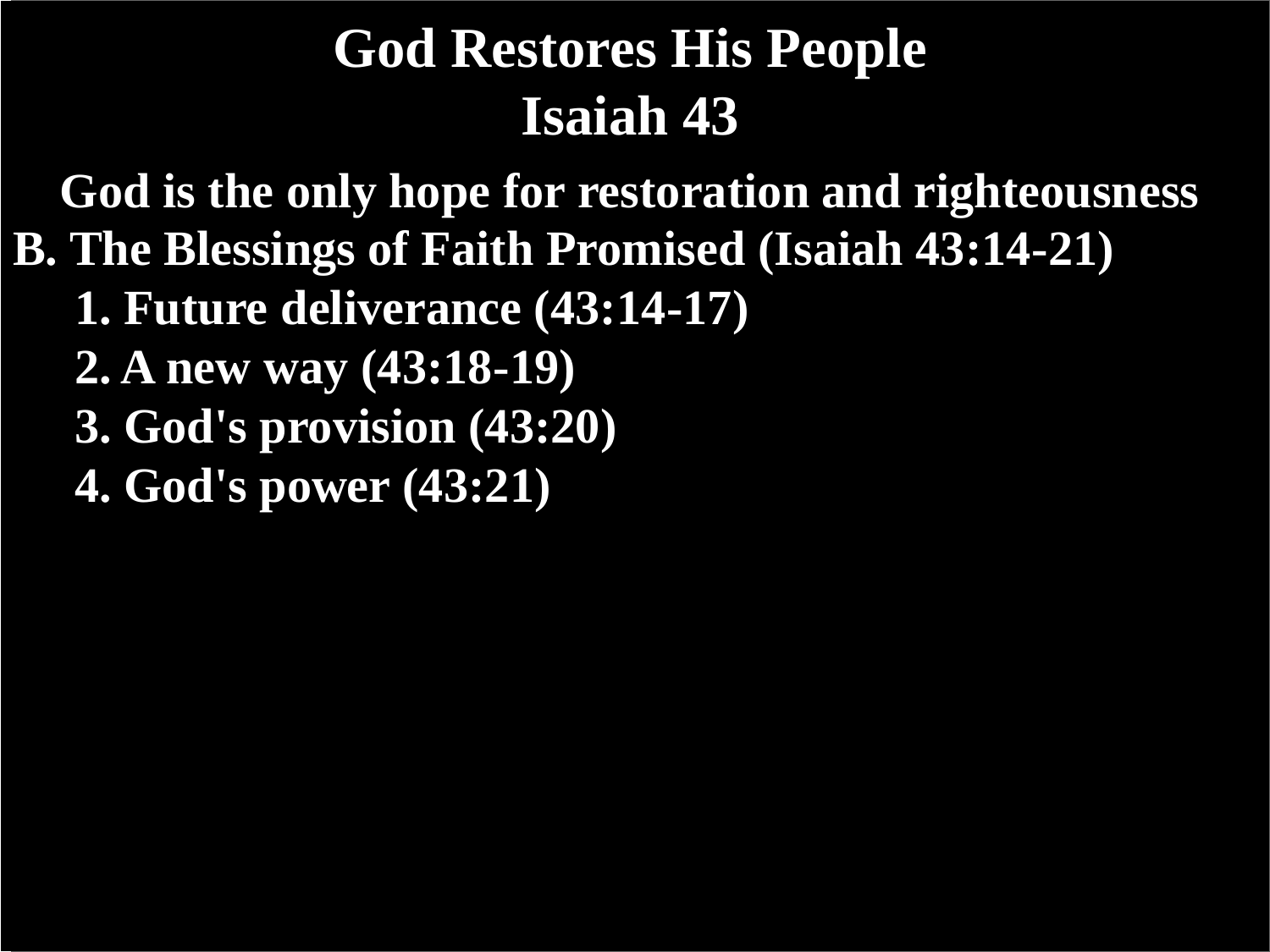**C. The Blindness to Faith (Isaiah 43:22-28) God is the only hope for restoration and righteousness**

 **1. Occurs when God is not meaningful (43:22)**

 **2. Occurs when spiritual discipline not exercised**

 **3. Occurs when repentance is not sought (43:25)**

 **4. Occurs when God is forgotten (43:26)**

 **5. Occurs when spiritual leadership is debased (43:27-28)**

#### **Has God Restored Your Life?**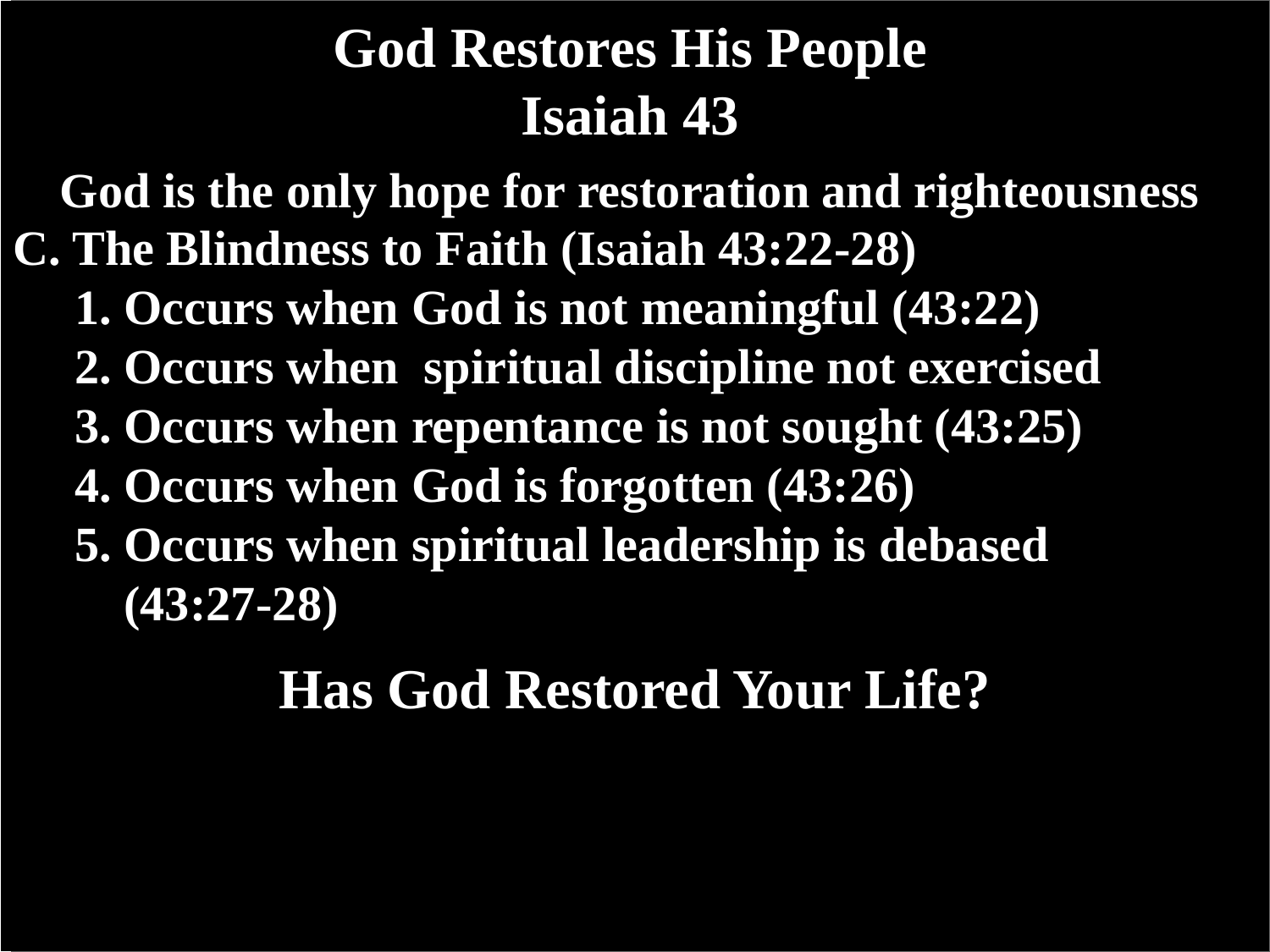#### **In God We Trust? Isaiah 44**

**God, not idols, can only give spiritual life**.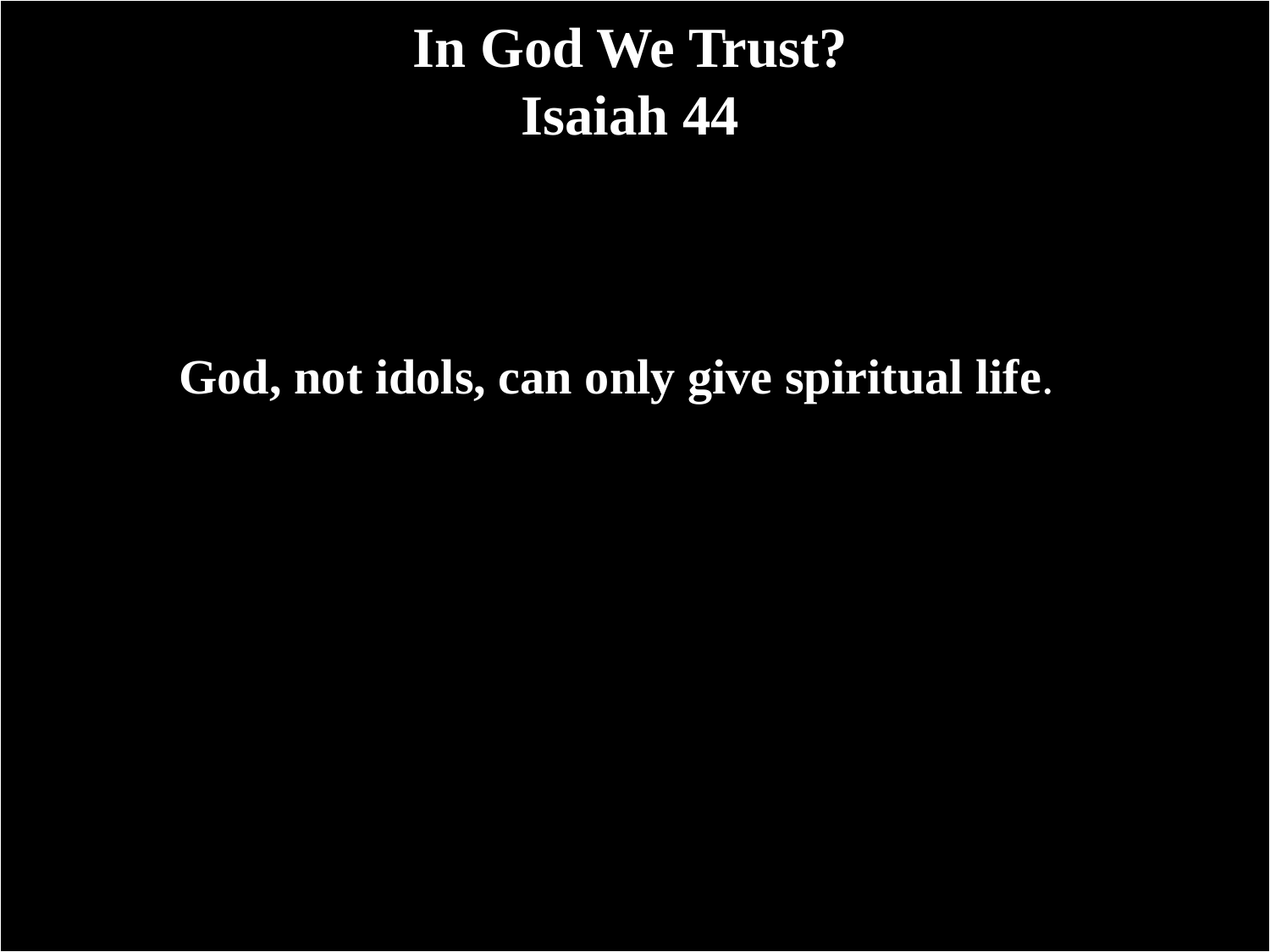#### **I. The Characteristics Of The People of God (Isaiah 44:1-5)**

**A. Chosen by God (44:1) Isaiah 44:1**

**Yet now hear, O Jacob my servant; and Israel, whom I have chosen:**

**B. Created by God (44:2) Isaiah 44:2**

**Thus saith the LORD that made thee, and formed thee from the womb, which will help thee; Fear not, O Jacob, my servant; and thou, Jesurun, whom I have chosen.**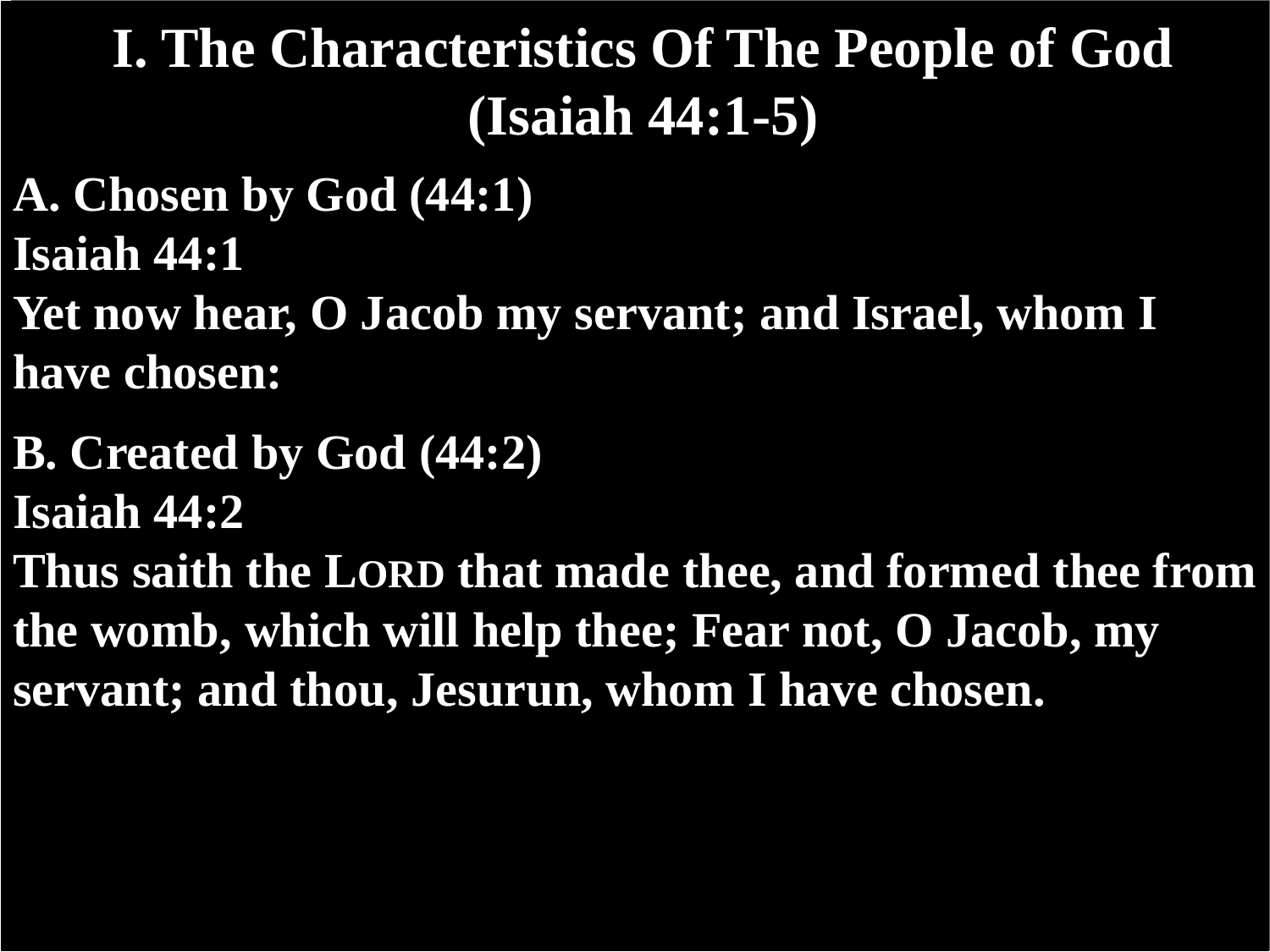# **I. The Characteristics Of The People of God (Isaiah 44:1-5)**

- **C. Consecrated by God (44:3-4)**
- **Isaiah 44:3-4**
- **3 For I will pour water upon him that is thirsty, and floods upon the dry ground: I will pour my spirit upon thy seed, and my blessing upon thine offspring:**
- **4 And they shall spring up as among the grass, as willows by the water courses.**
- **D. Committed to God (44:5) Isaiah 44:5**
- **One shall say, I am the LORD's; and another shall call himself by the name of Jacob; and another shall subscribe with his hand unto the LORD, and surname himself by the name of Israel.**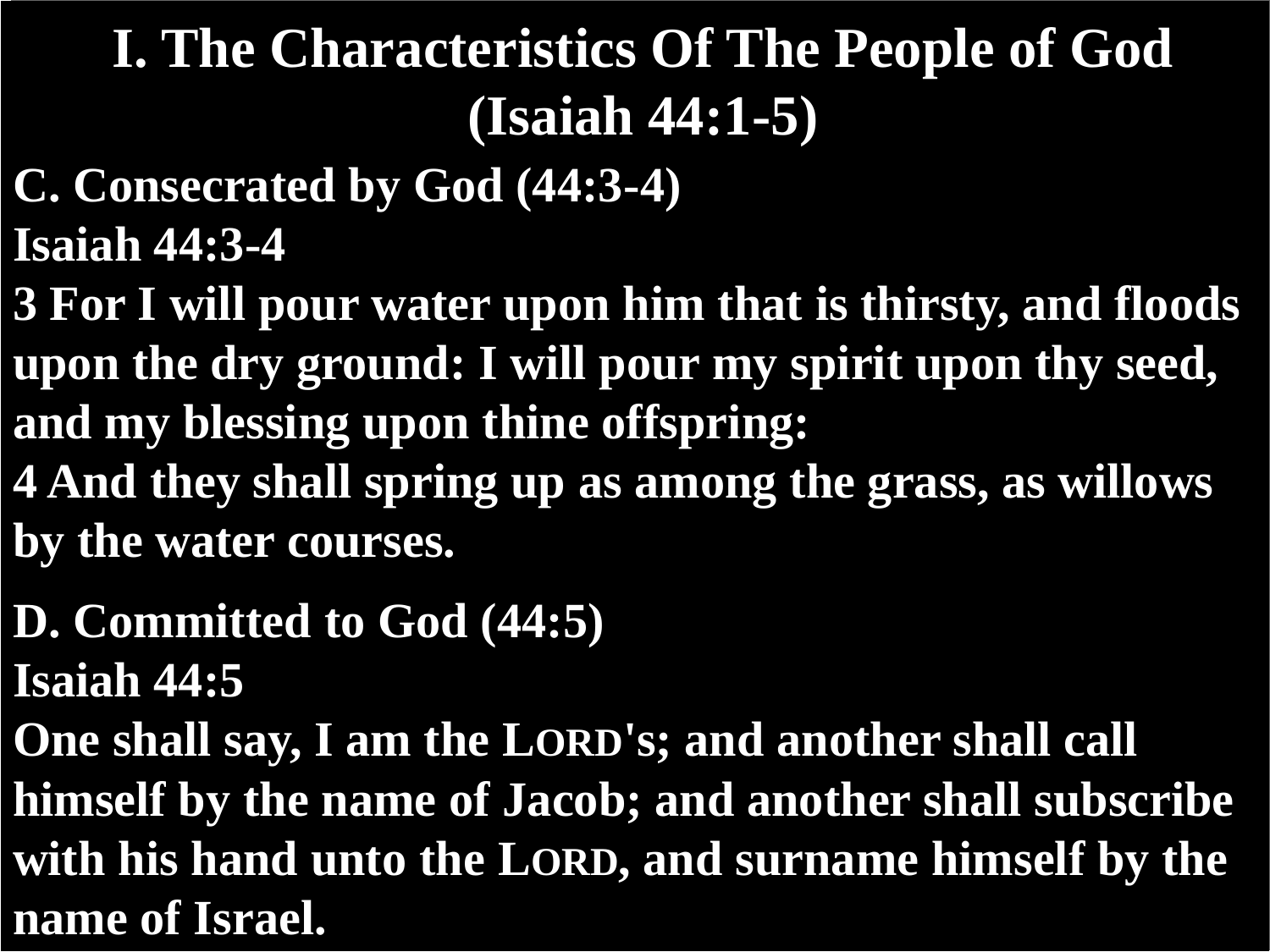# **II. The Constants Of The Person of God (Isaiah 44:6-9)**

- **A. Unique (44:6)**
- **Isaiah 44:6**
- **Thus saith the LORD the King of Israel, and his redeemer the LORD of hosts; I am the first, and I am the last; and beside me there is no God.**
- **Isaiah 40:25**
- **To whom then will ye liken me, or shall I be equal? saith the Holy One.**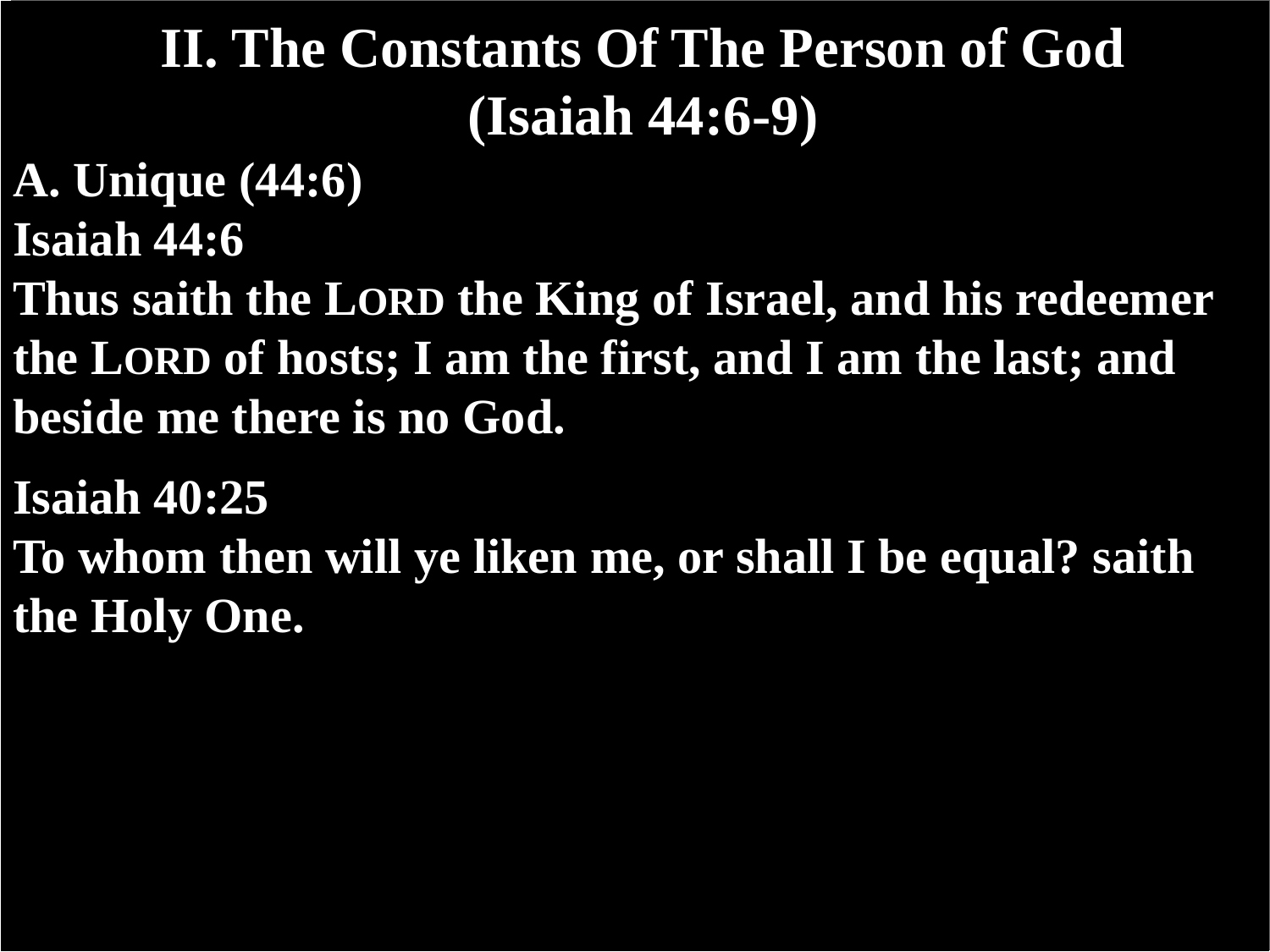# **II. The Constants Of The Person of God (Isaiah 44:6-9)**

- **B Unmatched by idols ... (44:7-9)**
	- **1. That are not all-knowing (v 7)**
- **Isaiah 44:7**

**And who, as I, shall call, and shall declare it, and set it in order for me, since I appointed the ancient people? and the things that are coming, and shall come, let them shew unto them.**

 **2. That are not all-powerful (v 8)**

**Isaiah 44:8**

**Fear ye not, neither be afraid: have not I told thee from that time, and have declared it? ye are even my witnesses. Is there a God beside me? yea, there is no God; I know not any.**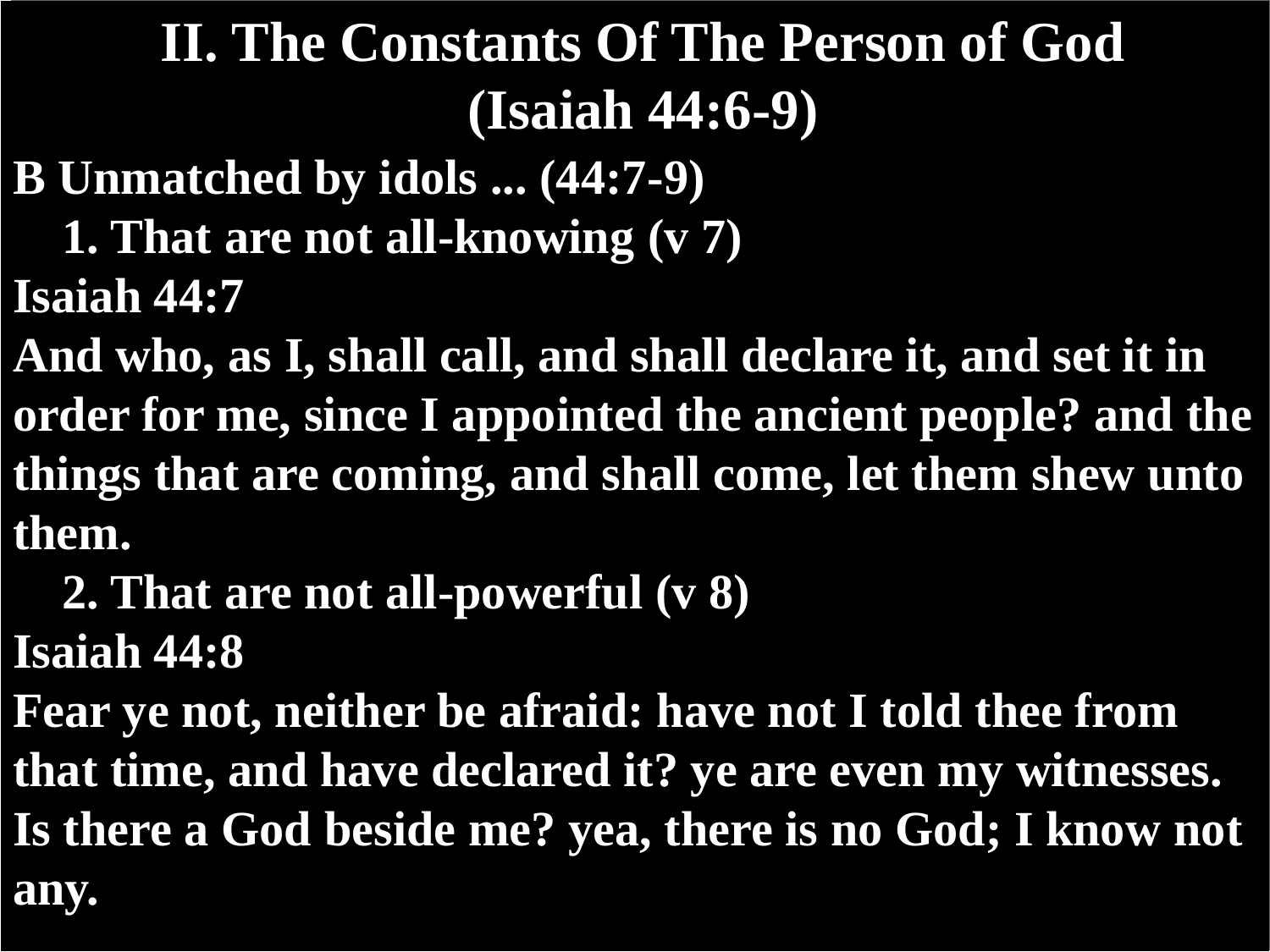## **II. The Constants Of The Person of God (Isaiah 44:6-9)**

- **B Unmatched by idols ... (44:7-9) - continued**
	- **3. That are not worth anything (v 9)**
- **Isaiah 44:9**
- **They that make a graven image are all of them vanity; and their delectable things shall not profit; and they are their own witnesses; they see not, nor know; that they may be ashamed.**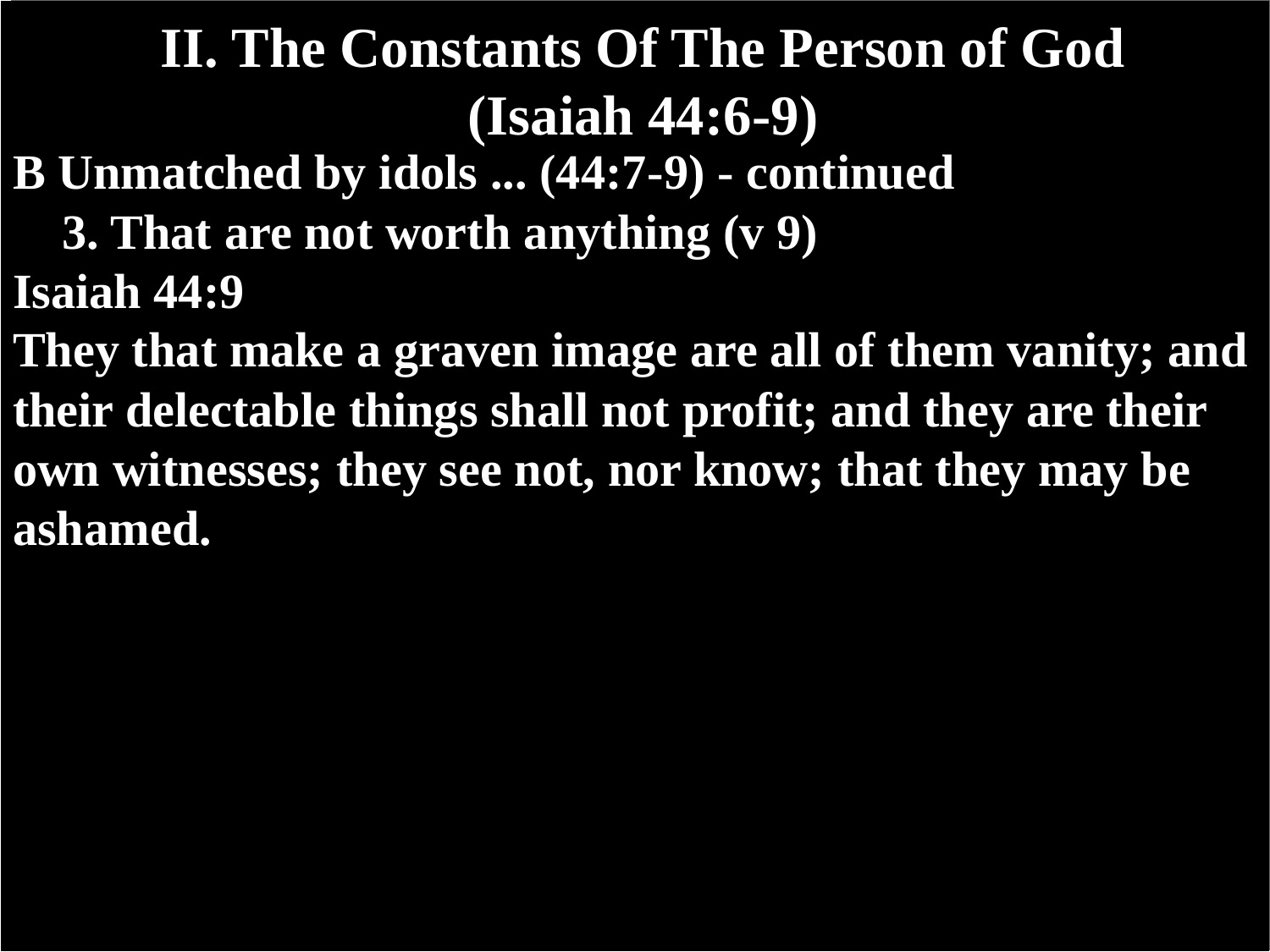- **A. Their idols are not profitable (44:10) Isaiah 44:10**
- **Who hath formed a god, or molten a graven image that is profitable for nothing?**
- **B. Their idols are not protecting (44:11) Isaiah 44:11**
- **Behold, all his fellows shall be ashamed: and the workmen, they are of men: let them all be gathered together, let them stand up; yet they shall fear, and they shall be ashamed together.**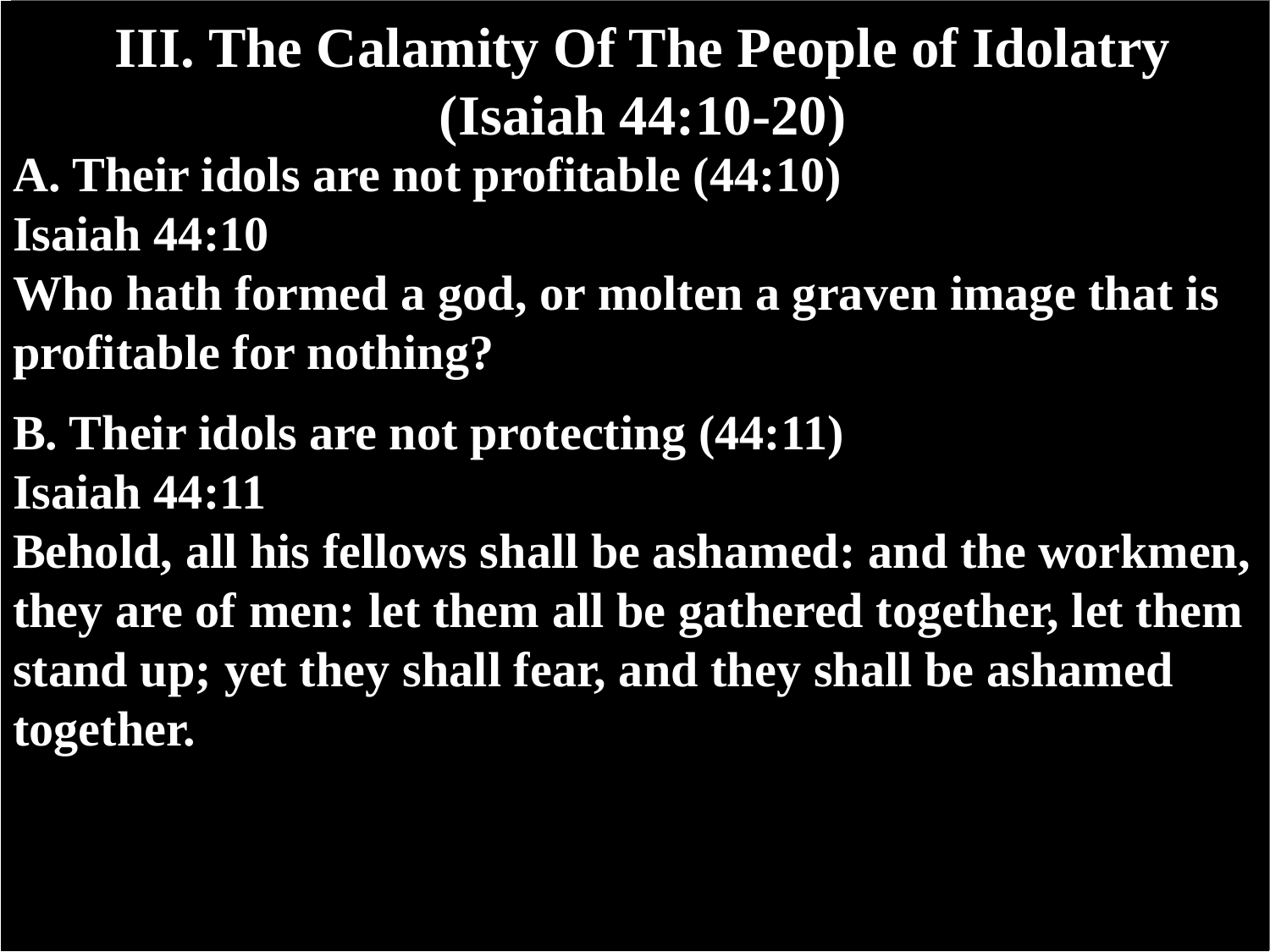- **C. Their idols sap their strength and resources (44:12-13) Isaiah 44:12-13**
- **12 The smith with the tongs both worketh in the coals, and fashioneth it with hammers, and worketh it with the strength of his arms: yea, he is hungry, and his strength faileth: he drinketh no water, and is faint.**
- **13 The carpenter stretcheth out his rule; he marketh it out with a line; he fitteth it with planes, and he marketh it out with the compass, and maketh it after the figure of a man, according to the beauty of a man; that it may remain in the house.**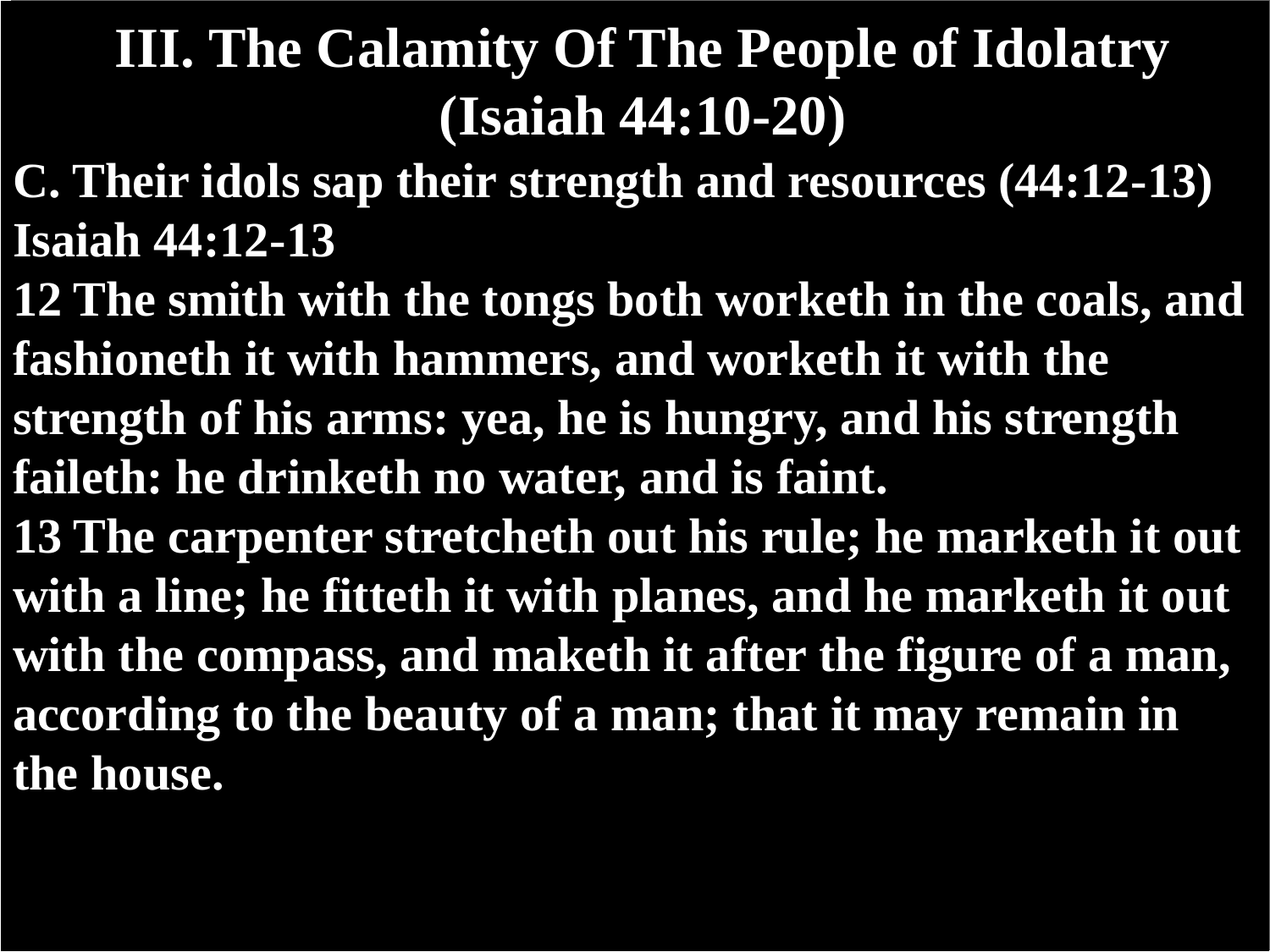- **D. Their idols are misuse of God's resources (44:14) Isaiah 44:14**
- **He heweth him down cedars, and taketh the cypress and the oak, which he strengtheneth for himself among the trees of the forest: he planteth an ash, and the rain doth nourish it.**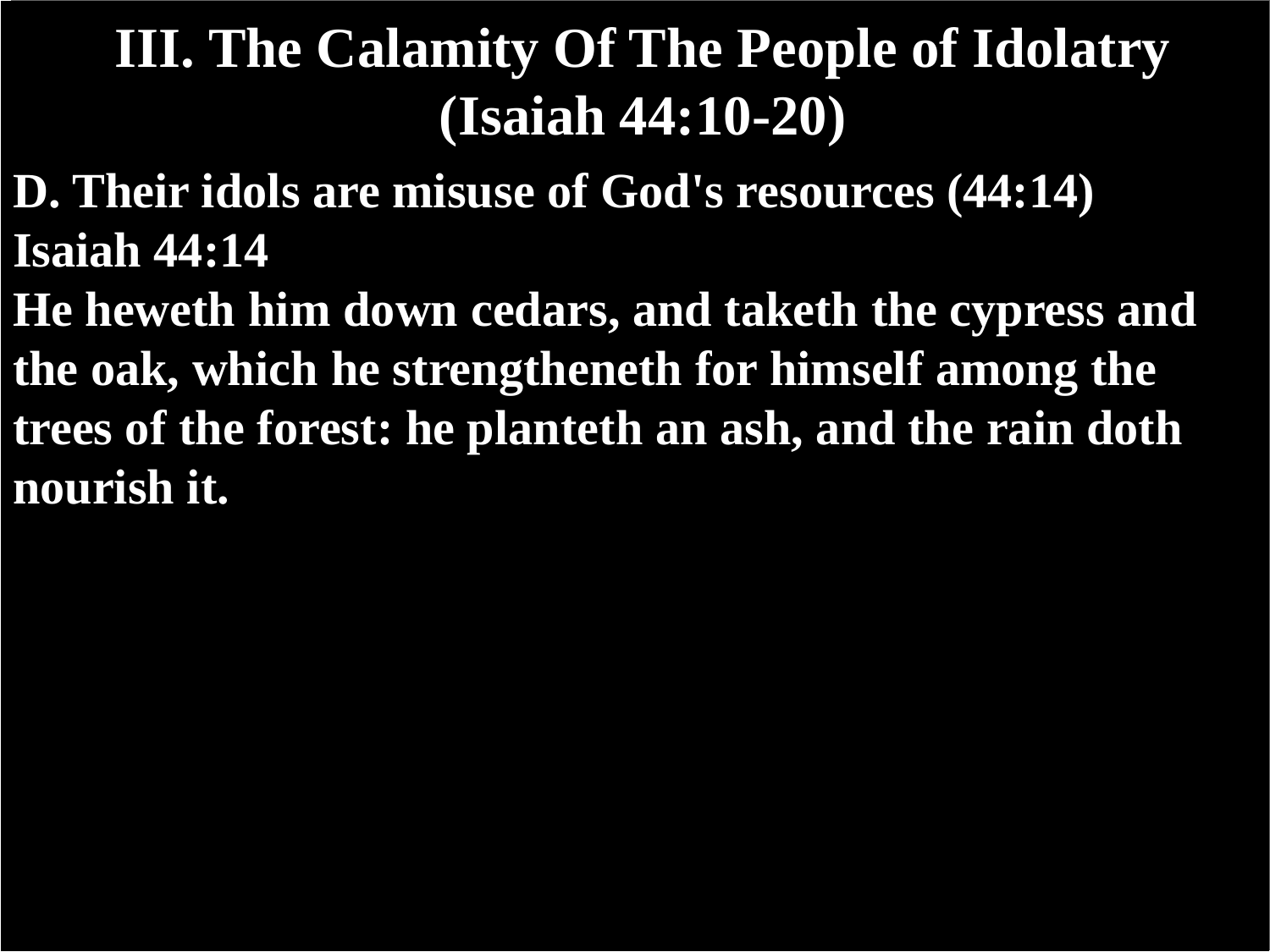- **E. Their idols blind them to God's provision (44:15-17) Isaiah 44:15-17**
- **15 Then shall it be for a man to burn: for he will take thereof, and warm himself; yea, he kindleth it, and baketh bread; yea, he maketh a god, and worshippeth it; he maketh it a graven image, and falleth down thereto.**
- **16 He burneth part thereof in the fire; with part thereof he eateth flesh; he roasteth roast, and is satisfied: yea, he warmeth himself, and saith, Aha, I am warm, I have seen the fire:**
- **17 And the residue thereof he maketh a god, even his graven image: he falleth down unto it, and worshippeth it, and prayeth unto it, and saith, Deliver me; for thou art my god.**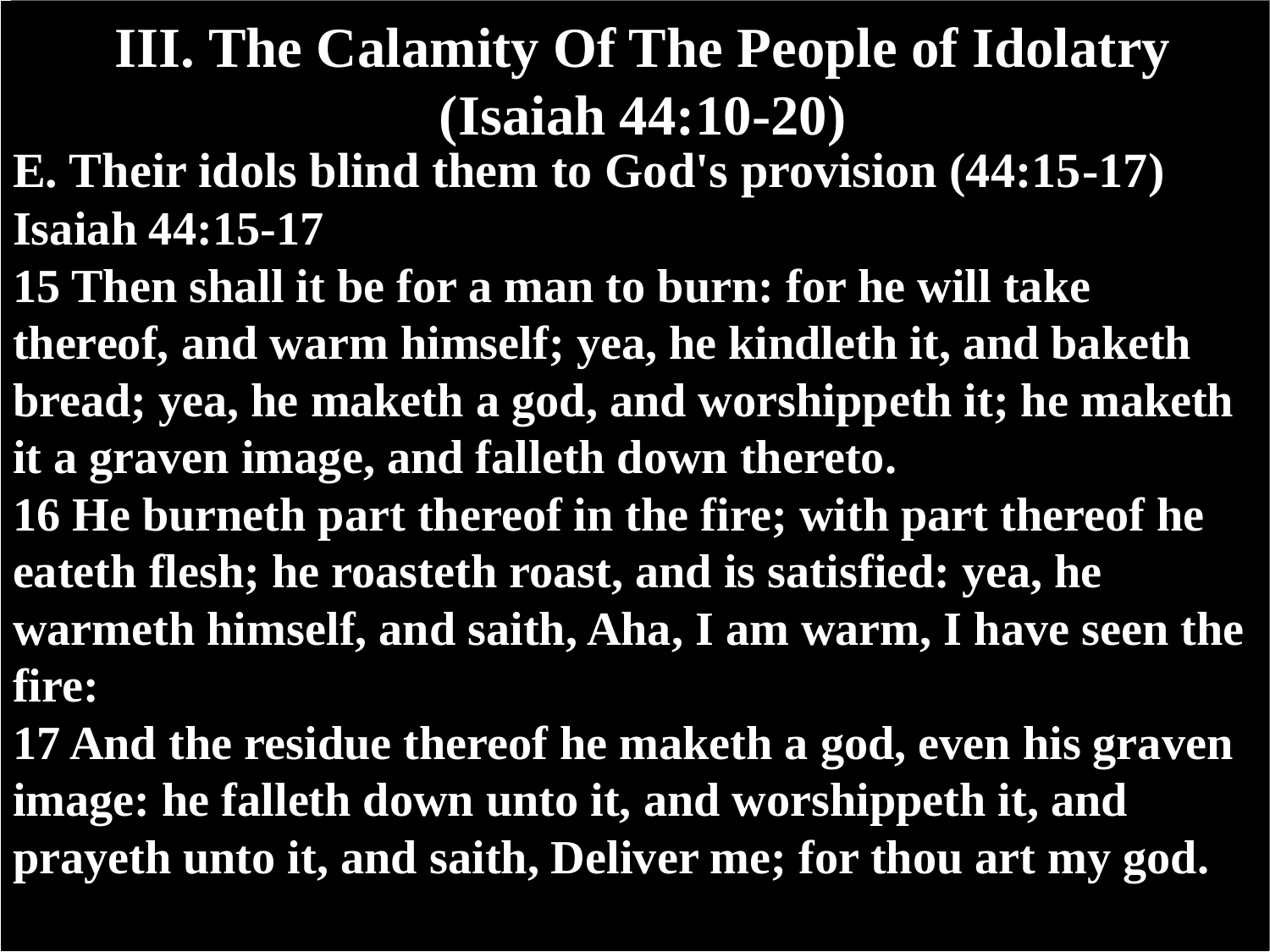**F. Their idols are dead (44:18)**

**Isaiah 44:18**

**They have not known nor understood: for he hath shut their eyes, that they cannot see; and their hearts, that they cannot understand.**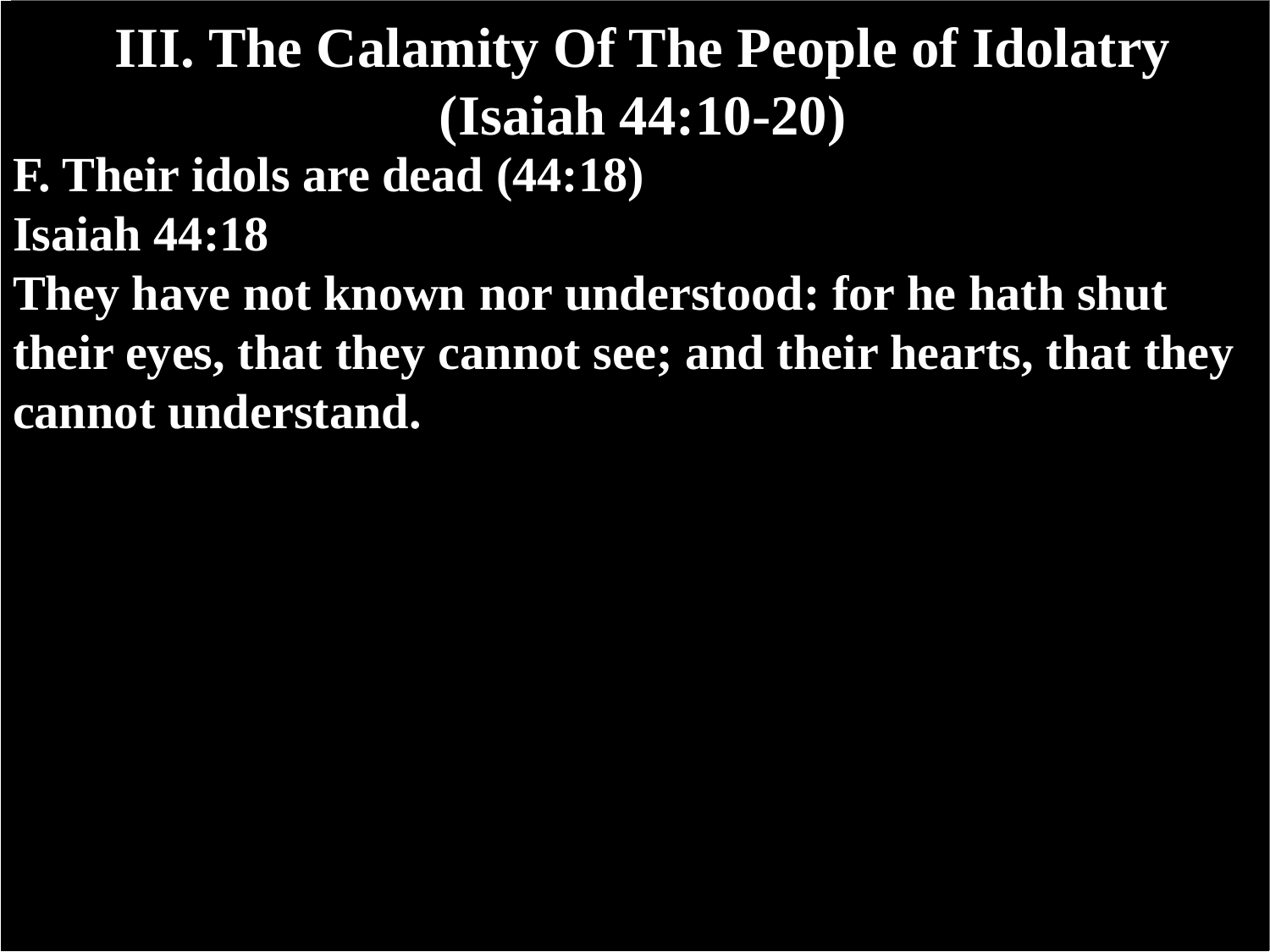- **G. Their idols blind them from the knowledge of the true God (44:19-20)**
- **Isaiah 44:19-20**
- **19 And none considereth in his heart, neither is there knowledge nor understanding to say, I have burned part of it in the fire; yea, also I have baked bread upon the coals thereof; I have roasted flesh, and eaten it: and shall I make the residue thereof an abomination? shall I fall down to the stock of a tree?**
- **20 He feedeth on ashes: a deceived heart hath turned him aside, that he cannot deliver his soul, nor say, Is there not a lie in my right hand?**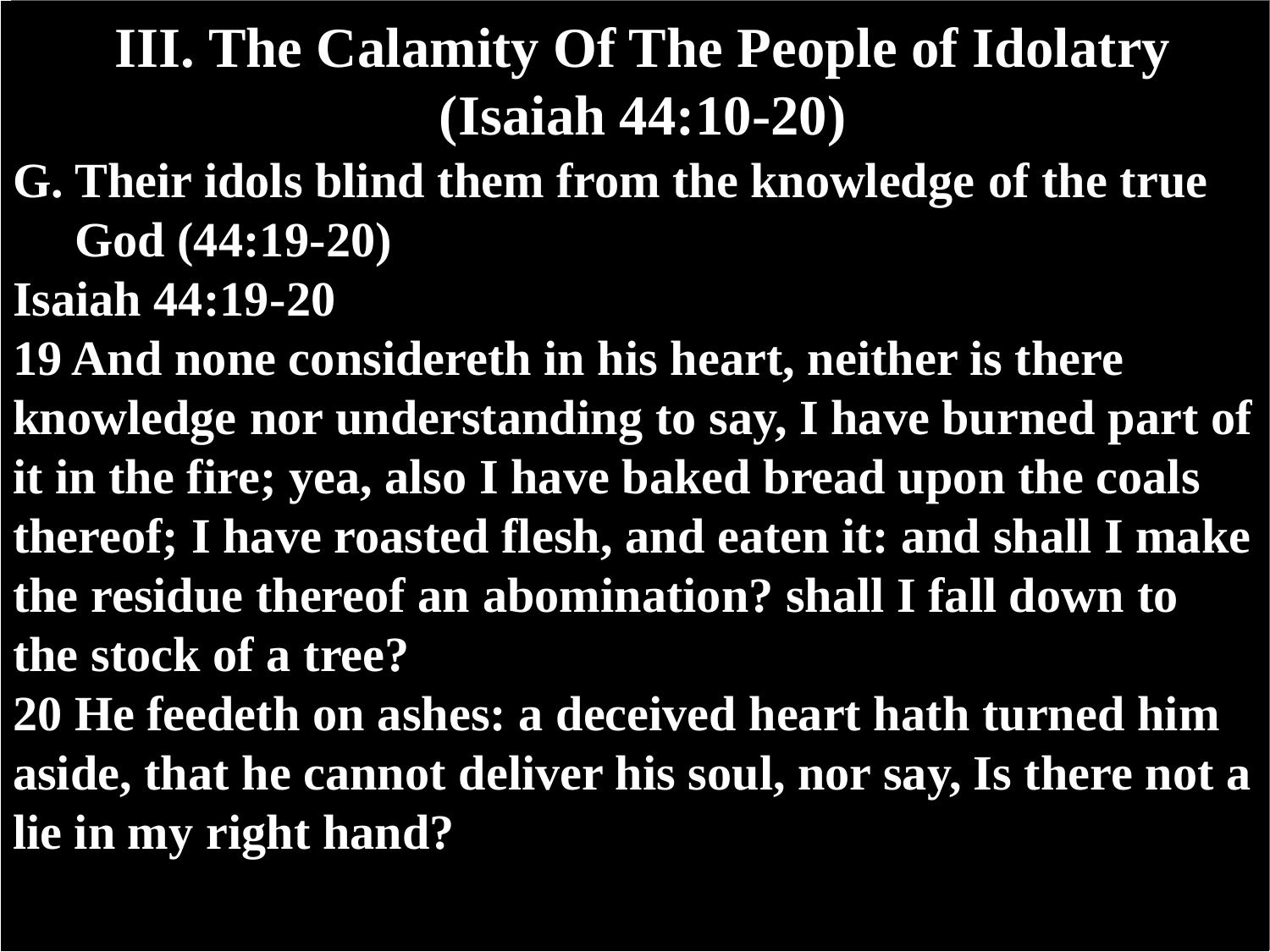- **A. Remember God (44:21)**
- **Isaiah 44:21**
- **Remember these, O Jacob and Israel; for thou art my servant: I have formed thee; thou art my servant: O Israel, thou shalt not be forgotten of me.**
- **B. Repent (44:22)**
- **Isaiah 44:22**
- **I have blotted out, as a thick cloud, thy transgressions, and, as a cloud, thy sins: return unto me; for I have redeemed thee.**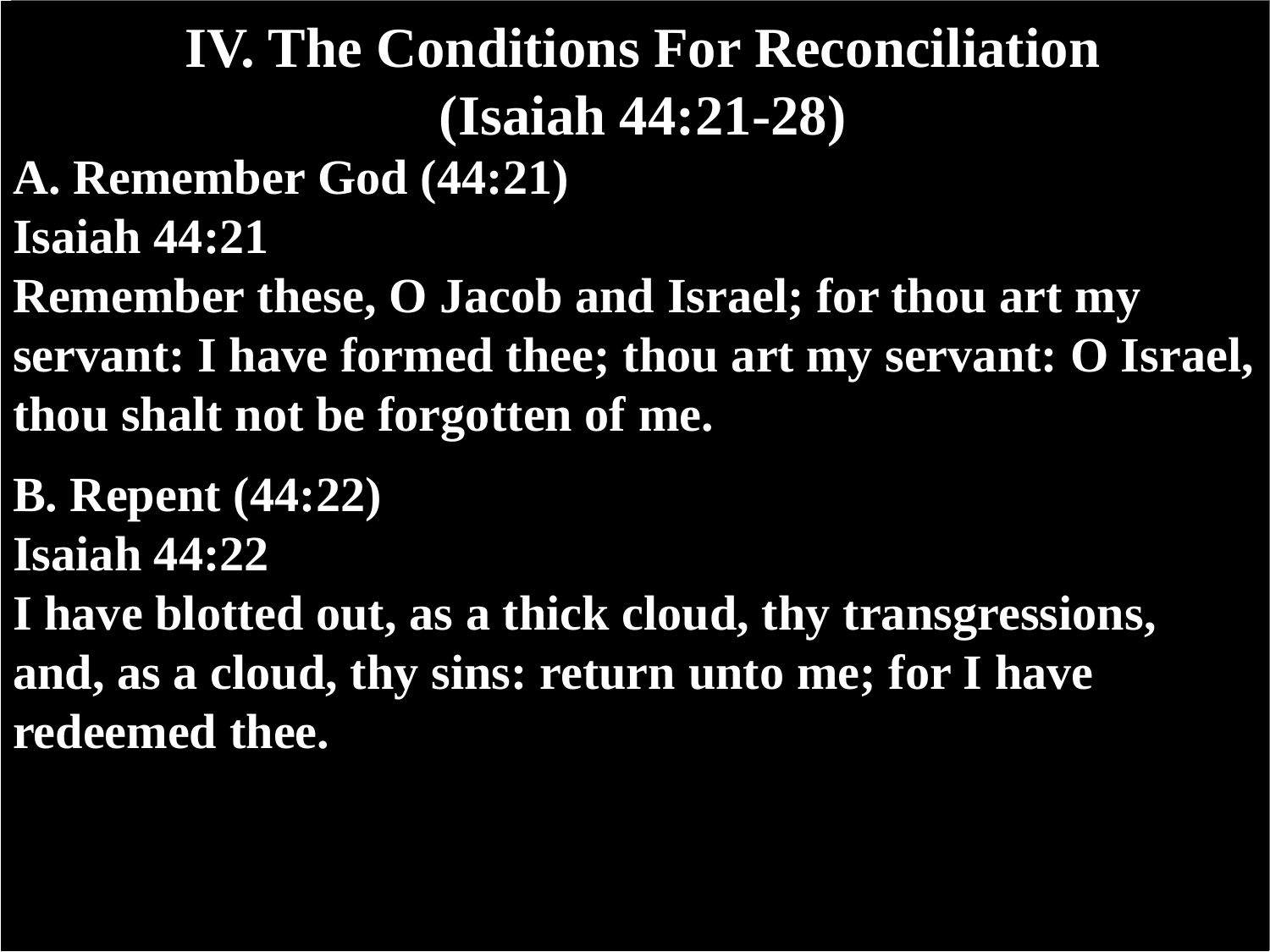- **C. Rejoice (44:23)**
- **Isaiah 44:23**

**Sing, O ye heavens; for the LORD hath done it: shout, ye lower parts of the earth: break forth into singing, ye mountains, O forest, and every tree therein: for the LORD hath redeemed Jacob, and glorified himself in Israel.**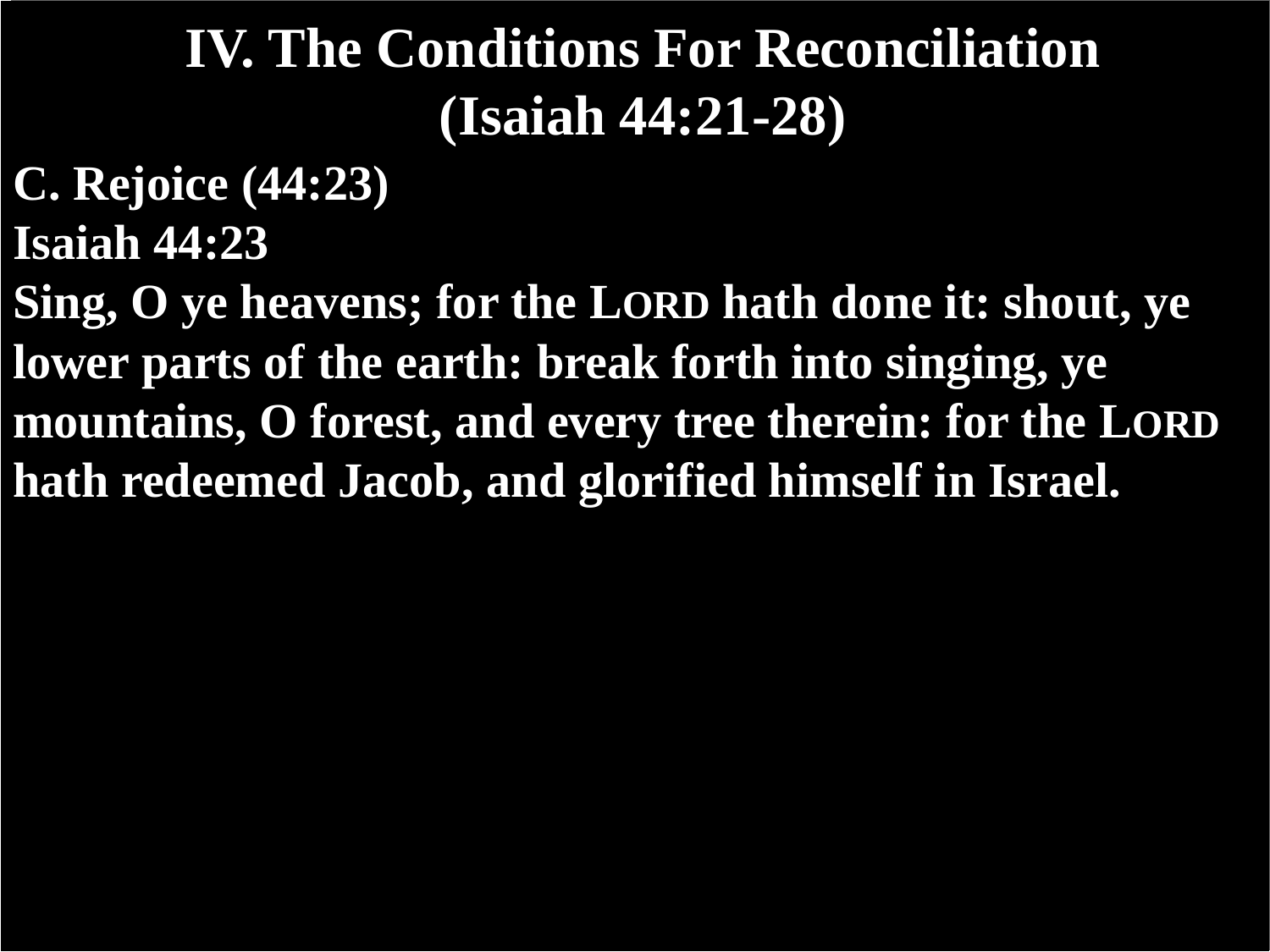**D. Rest (44:24-28)**

 **1. On God's creation power (v 24)**

**Isaiah 44:24**

**Thus saith the LORD, thy redeemer, and he that formed thee from the womb, I am the LORD that maketh all things; that stretcheth forth the heavens alone; that spreadeth abroad the earth by myself;**

# **2. On God's conquering wisdom (v 25)**

**Isaiah 44:25**

**That frustrateth the tokens of the liars, and maketh diviners mad; that turneth wise men backward, and maketh their knowledge foolish;**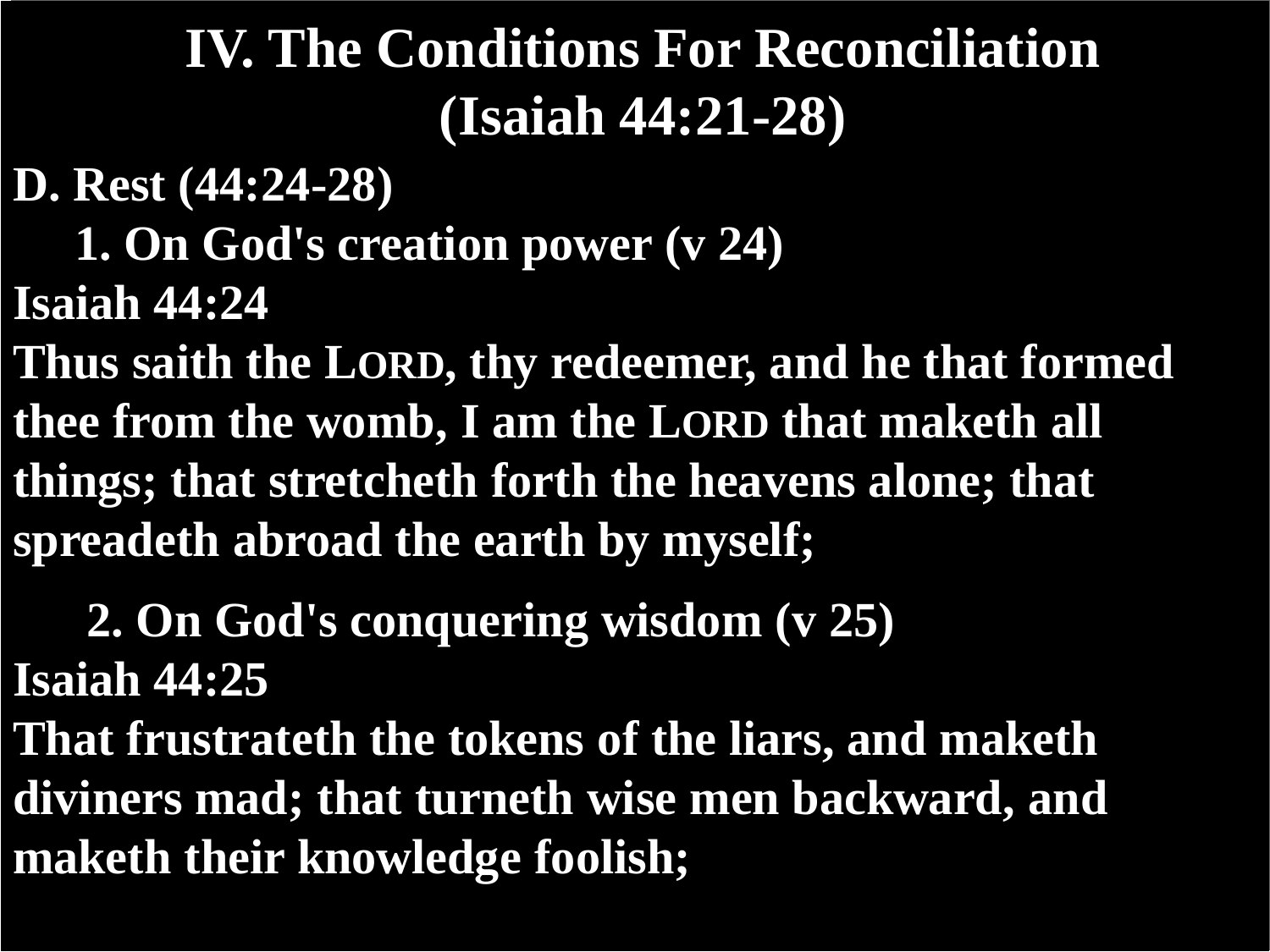**IV. The Promise of Reconciliation (Isaiah 44:21-28)**

**D. Rest (44:24-28) - continued**

 **3. On God's confirmed word (vv26-28)**

 **a. His prophecy of the restoration of Jerusalem (v 26) Isaiah 44:26**

**That confirmeth the word of his servant, and performeth the counsel of his messengers; that saith to Jerusalem, Thou shalt be inhabited; and to the cities of Judah, Ye shall be built, and I will raise up the decayed places thereof:**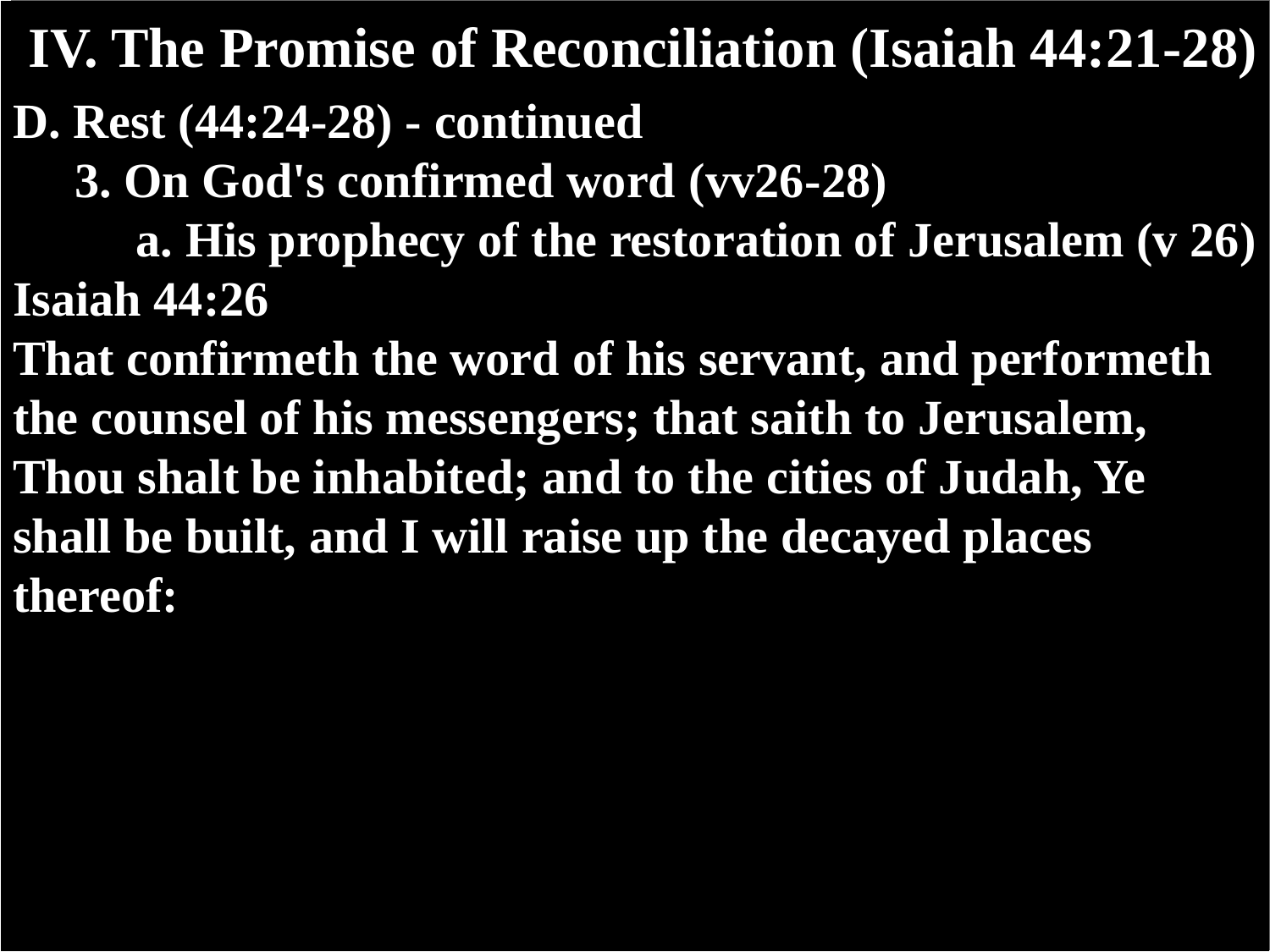**D. Rest (44:24-28) - continued**

 **3. On God's confirmed word (vv26-28) - continued**

 **b. His pattern of the restoration of Jerusalem (v 27) Isaiah 44:27**

- **That saith to the deep, Be dry, and I will dry up thy rivers: c. His person of the restoration of Jerusalem (v 28) Isaiah 44:28**
- **That saith of Cyrus, He is my shepherd, and shall perform all my pleasure: even saying to Jerusalem, Thou shalt be built; and to the temple, Thy foundation shall be laid.**